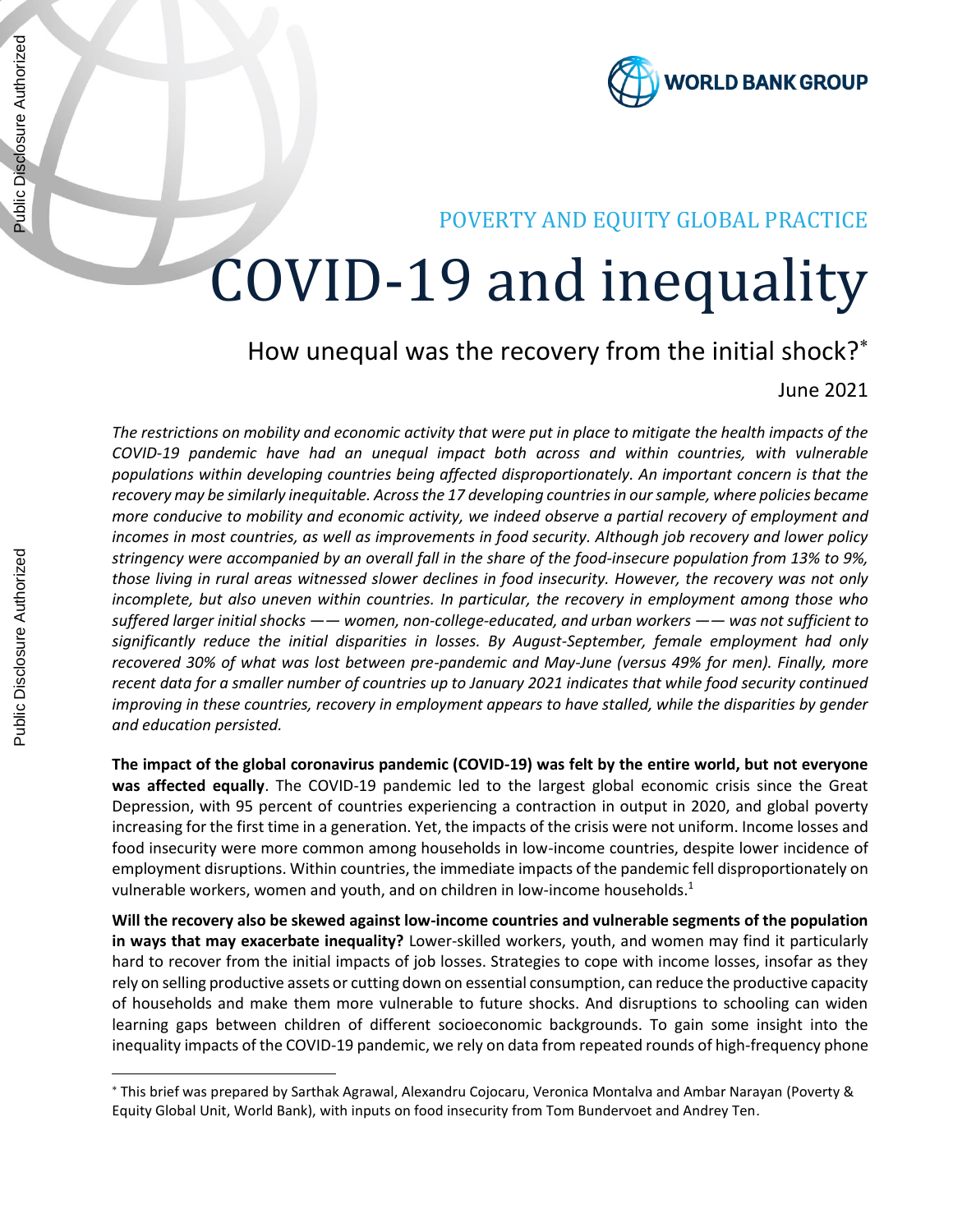surveys to examine the dynamics, across countries and population groups, of employment, income and food security that correspond to the economic recovery that is typically associated with the relaxation of restrictions.

### **DATA AND METHODOLOGY**

This brief provides estimates of changes in employment, income, and food security several months after the COVID-19 pandemic first upended lives and livelihoods around the world. We use the May 18, 2021 vintage of the World Bank's High-Frequency Phone Surveys (HFPS) which contains consistent information from 171 surveys conducted between April 2020 and February 2021 across 59 countries, harmonized by the World Bank's Data for Goals team.<sup>2</sup>

We study the recovery between May-June 2020 (Round 1) and August-September 2020 (Round 2) — periods chosen in a way that maximizes the number of countries in our sample with at least one wave falling in each round, while ensuring that the two surveys of each country are roughly equidistant. Around 40% of the countries with harmonized HFPS data fulfil this requirement (23 out of 59).<sup>3</sup> To focus on the patterns associated with economic recovery, we restrict our attention to 20 countries where policy stringency declined between Round 1 and Round 2.<sup>4</sup> For the average country in our sample, policy restrictiveness — measured by the Oxford Stringency index — fell from 77 to 68 between rounds 1 and 2, where higher values indicate greater stringency.<sup>5</sup> Our conclusions are thus reflective of countries covered by HFPS where policies became more favorable toward economic activity between May and September 2020. This fits our purpose of seeing distributional patterns in changes in well-being across households in an improving economic environment, as an indication of what is likely to happen as economies recover as pandemic restrictions are lifted.

Since we are focusing on changes in three outcome variables —— income loss, employment, and food security —— over time, and disaggregating by several sociodemographic characteristics, the sample of countries varies because of differences in coverage of variables across surveys and quality of data (for details, see endnotes). Our total sample of countries includes two countries in the World Bank's Europe and Central Asia region, two in East Asia and Pacific, eight in Latin America and the Caribbean, and eight in Sub-Saharan Africa. Of these, seven are low-income countries, seven are lower-middle-income, and six are either upper-middle-income or high-income countries (see Annex 1 for a complete list). Eight countries fall under World Bank's IBRD lending classification and 12 under the IDA category (including those classified as "Blend"). All results presented below are simple country averages in which each country carries the same weight (but workers and households within countries are weighted appropriately).

The period up to September 2020 does not reflect what happened during the subsequent months, which included a second wave of the pandemic that set the recovery back in some countries. But it does provide valuable information about the fledgling recovery: an early indication of the distributional pattern of changes in countries where policies became less stringent. To our knowledge, the harmonized HFPS data is the only database that allows analysis of changes over time in the pandemic period in a consistent manner across many developing countries. This brief also includes findings with more recent data from a few countries to shed some light on what might be happening in the months since September 2020 up to January 2021. As more recent data becomes available, these early findings can be updated and examined in greater detail to understand the nature of recovery across the developing world.

### **MAIN FINDINGS**

### *After severe dips initially, income, employment, and food security saw a rebound, but there are early indications of an unequal recovery within countries*

**While falling policy stringency was accompanied by a recovery in both employment and incomes, these were still well below pre-pandemic levels in September 2020.** Across 17 countries,<sup>6</sup> employment recovered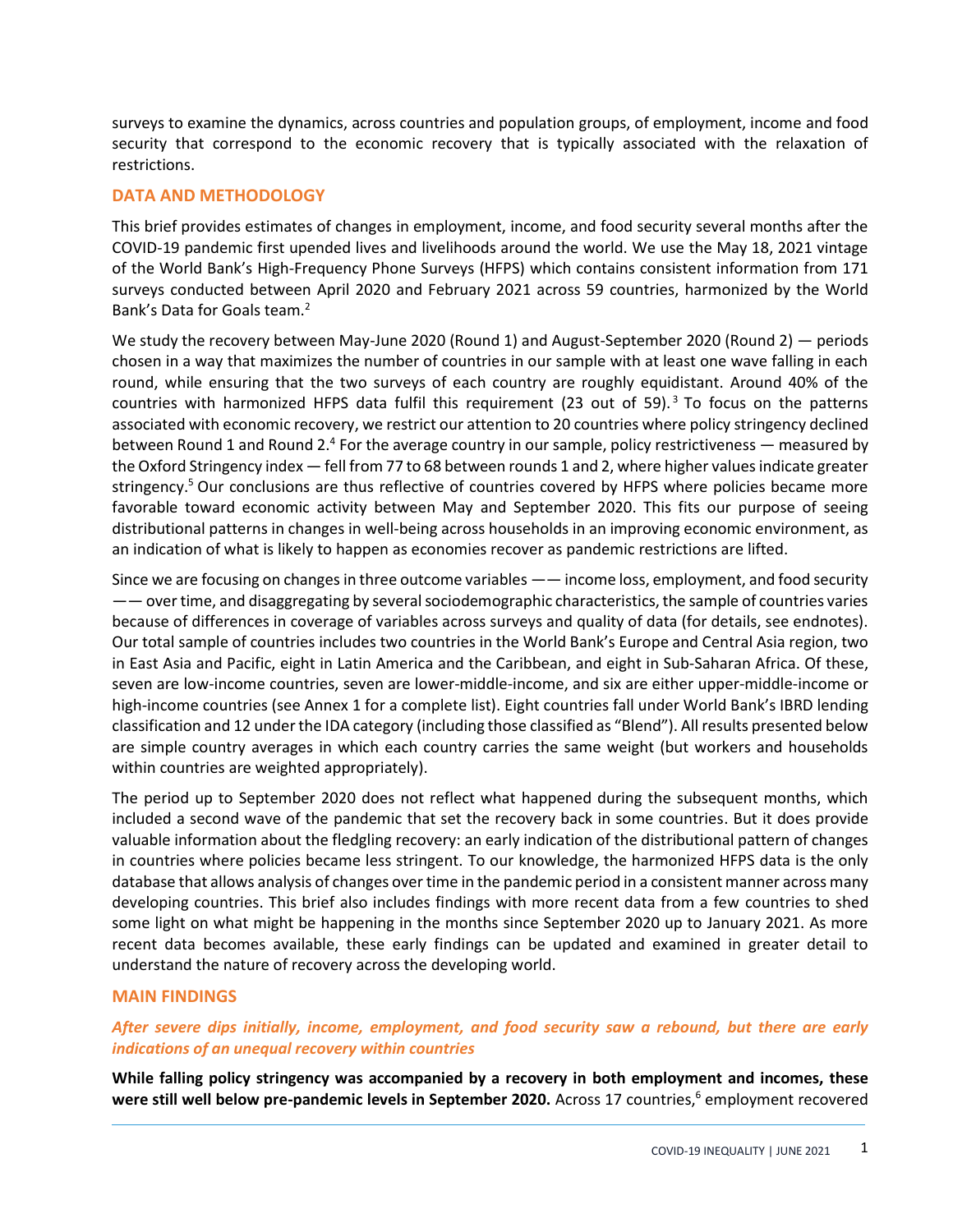to only 83% of its pre-pandemic average by August-September after falling to 71% in May-June. While 63% of households in our sample reported a fall in income in May-June, 58% continued to have lower incomes in August-September compared to pre-COVID levels (see Annex 2 for country-wise descriptive statistics).

**During the recovery of May to September, initial disparities in job losses — between men and women, urban and rural, non-college educated and college-educated, and young and older workers, were not significantly reduced.** Within countries, those who suffered the larger initial shocks — women, younger workers, urban workers, and the low-educated —— either recovered more slowly compared to their counterparts, or did not recover fast enough to substantially reverse initial disparities in losses (Figure 1). By August-September, *relative to the initial loss*suffered by men and women, the recovery in female employment lagged behind that in male employment — men recovered 49% of their initial employment losses while women recouped 30%, after the initial shock was more unfavorable to women by 6 percentage points (pp).<sup>7</sup> Urban workers, hardest hit in the immediate aftermath of the crisis, similarly lagged behind rural workers in recovering their initial losses — while rural workers recovered 58% of initial losses by August-September, those living in urban areas recovered only a third of their initial losses. While the recovery was slightly faster in percentage point terms for workers below age 30 and those without college education than for older and non-college educated workers, the difference was not enough to significantly reduce the gaps in job losses by age and education. The recovery in income losses appears to be uneven as well. The share of households reporting a fall in income relative to pre-pandemic levels declined between the  $1<sup>st</sup>$  and  $2<sup>nd</sup>$  rounds of the surveys among those with tertiary education, while it increased among those with primary education or less.

**FIGURE 1: DECLINE IN EMPLOYMENT RATES BETWEEN PRE-COVID AND MAY-JUNE (PP) & SHARE OF LOSS RECOVERED BY AUG-SEP**



Note: Results for 17 countries (14 for education). All changes measured in percentage points (pp) terms. Loss in employment from pre-pandemic to May-June is split into (i) recovery in employment between May-June and Aug-Sep, and (ii) "unrecovered loss" by Aug-Sep.





Note: Results for 6 countries from logit models where the dependent variable is a binary variable that indicates whether the individual is working again in Aug/Sep 2020 (the sample is restricted to those who had a job prepandemic but lost it in May/June 2020). 95% confidence intervals shown for each bar.

**Models that account for differences in demographic characteristics confirm the slower pace of recovery among women, younger and less educated workers (Figure 2).** In six countries where detailed panel analysis is possible, we find that the probability of men regaining jobs was more than 1.5 times of the corresponding number for women. Similarly, a 45-year old had a 67% predicted probability of recovering a job between May/June and August/September, compared to just 10% for a 25-year old. Moreover, those with tertiary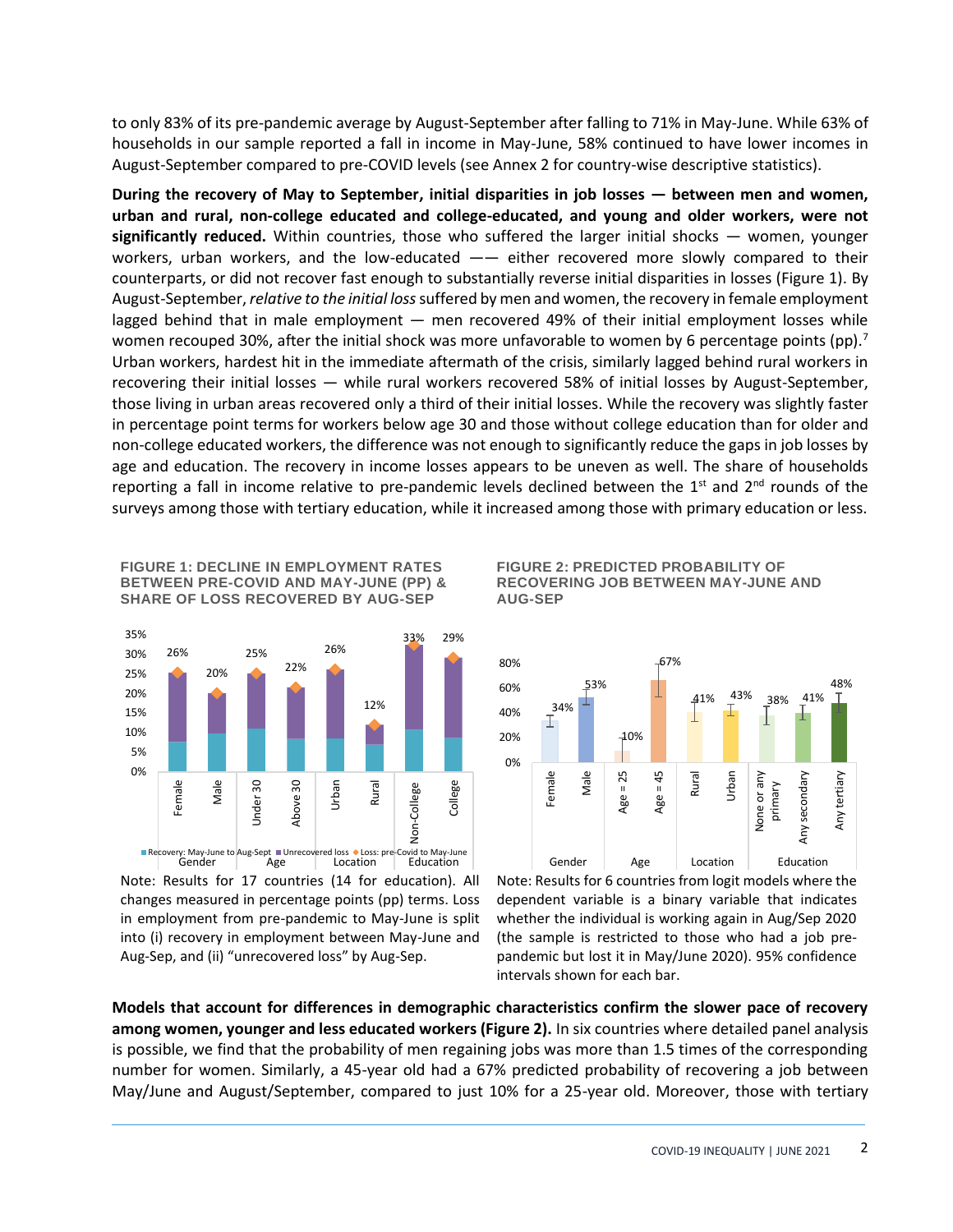education were less likely to lose jobs in the initial phase of the pandemic and more likely to recover it during the period when economic restrictions were being lifted.<sup>8</sup>

**Self-employment accounted for a large share of the recovery in employment for vulnerable groups.** In 7 countries, 83% of the increase in employment rates from May-June to August-September occurred in selfemployment for primary educated workers, compared to 55% and 58% respectively for workers with secondary and tertiary education.<sup>9</sup> Further evidence from these countries suggests that selfemployment also accounted for a large share of the recovery in employment for women (77% of the increase), older workers (69%), and urban workers (66%)<sup>10</sup>.

**Agriculture's share in total employment in 11 countries increased with the onset of the pandemic and remained high till September, primarily due to decline in employment in other sectors.** The share of agriculture in total employment increased for both men and women, as total employment declined in May-June due to a sharp fall in employment in manufacturing and services and did not come back to pre-pandemic levels by September. In some countries, agricultural employment may have increased in absolute terms, suggesting that households could be taking on farm work as a coping strategy. In Nigeria, for example, data from December 2020 shows that the share of households doing farm work in the 2020-21 agricultural season was 10 percentage points higher than in the 2018-19 agricultural season, with a significant increase seen for urban households. The reliance on farm work was also much higher for the poorest 20% of households than among better-off households.<sup>11</sup>

**Food security among households improved as policies became less restrictive and employment recovered.**  Job and income losses due to COVID-19 were associated with rising food insecurity. While government policies across many countries tried to limit the damage, safety nets in low-income countries were insufficient to mitigate a rise in food insecurity.<sup>12</sup> As restrictions were scaled back, the share of food-insecure<sup>13</sup> population in 16 countries fell from 13% to 9%. Job recovery was associated with decreasing food insecurity (Figure 3). For households across the socioeconomic spectrum, food insecurity became less of a concern by August-September, but improvements were more pronounced for households with college-educated members, the share of food insecure households among whom was halved to 2.3%. The decline in food insecurity was also steeper in urban areas (Figure 4) $^{14}$ .

**FIGURE 3: FOOD SECURITY AND EMPLOYMENT DYNAMICS BETWEEN ROUNDS 1 AND 2 (PP)**









### *The recovery in employment and food security was similar for IDA and non-IDA countries<sup>15</sup>*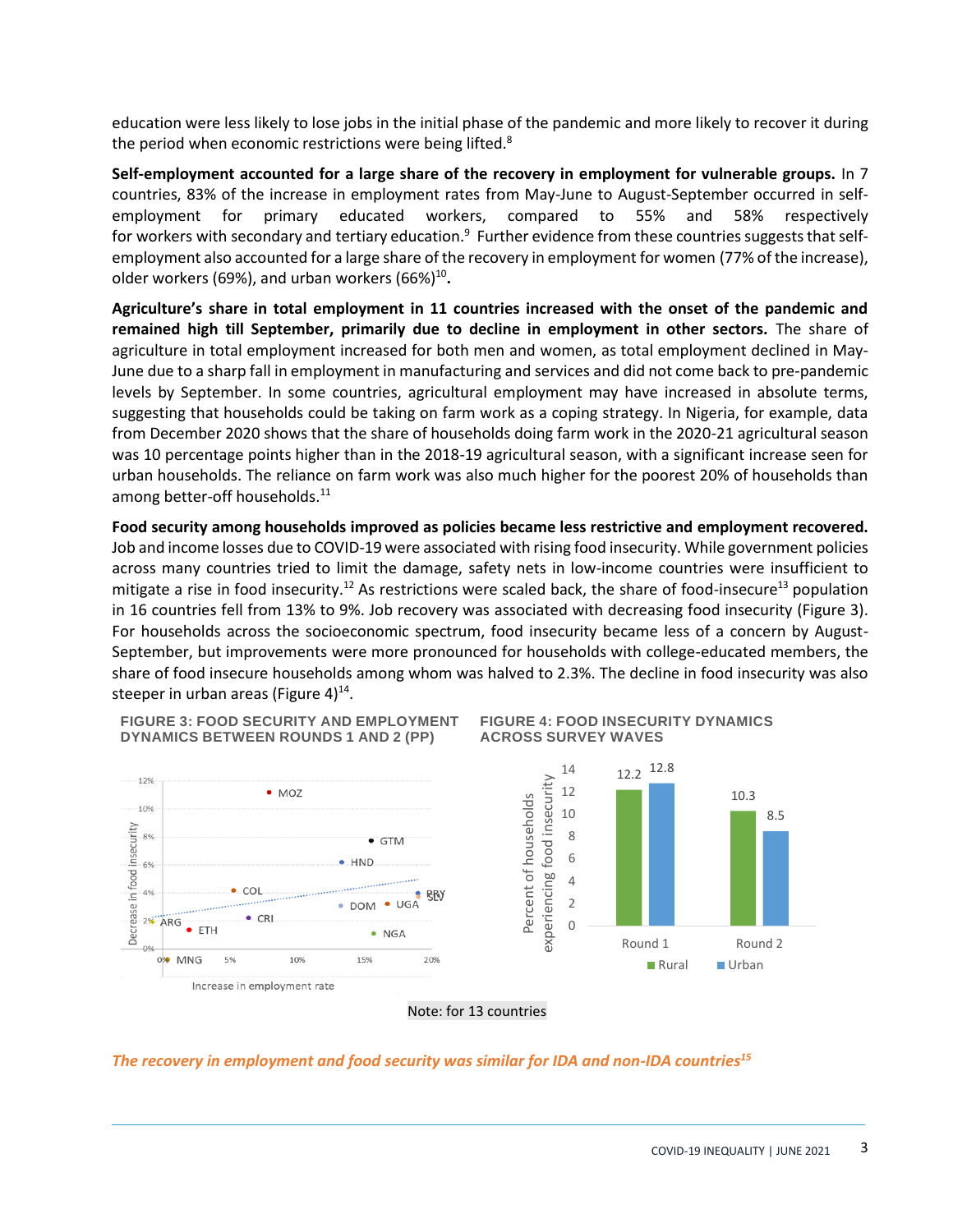**Employment recovered at a similar pace in IBRD and IDA countries, despite a steeper initial decline in the former group (Figure 5)**. Pre-pandemic, both IDA and IBRD countries had similar employment rates among working age adults in the HFPS data. The initial employment shock was much larger for IBRD countries (all middle-income countries) than for IDA countries (low or lower-middle income countries). Employment gains were similar for both groups of countries between May-June and August-September. Thus, while employment in IDA countries in August-September had returned to 92% of what it was before COVID-19, employment in IBRD countries was only 73% of pre-pandemic levels. Data from 7 of these countries suggests that the increase in employment is largely attributable to a rise in self-employment, as opposed to a rise in wage employment, especially in IBRD countries. 16

**FIGURE 5: RECOVERY IN EMPLOYMENT BY COUNTRY GROUP**



**FIGURE 6: FOOD INSECURITY DYNAMICS BY COUNTRY GROUP**



**Both groups of countries saw the employment recovery being associated with rising food security (Figure 6).** The percentage of households experiencing food insecurity by the August-September survey round fell by 3.4 pp in IBRD countries and 4.2 pp in IDA countries compared to figures for May-June (9.4% and 16.1%, respectively). These conclusions are however for a small sample of countries (8 each in IDA and IBRD) and must therefore not be assumed to be representative of the entire category.

### *More recent survey data from a handful of countries lends support to the idea of an uneven recovery*

**When we extend our analysis to January 2021 for a smaller set of countries, the conclusions presented in this brief with respect to employment and food security recovery remain largely unchanged.<sup>17</sup>** Importantly, employment recovery seemed to have stalled for the 8 countries included in this analysis since August-September 2020, even though policy stringency continued to improve through January 2021 (Figure 7).<sup>18</sup> Women and those living in urban areas continued to experience a slower recovery in employment towards the end of 2020 and beginning of 2021 as a proportion of the initial losses suffered — while employment among men reached 95% of its pre-pandemic level by January 2021, women's employment was only at 89% (Figure 7). Employment recovery also continued lagging for urban areas, with employment rates in November-January 2021 at 88% of pre-pandemic levels, compared to 98% in rural areas. Across education levels, improvements in food security took place, but were particularly pronounced among those with the lowest education levels, with the share of households experiencing food insecurity declining from 8.5% in May-July 2020 to 3.1% in November-January 2021 (Figure 8).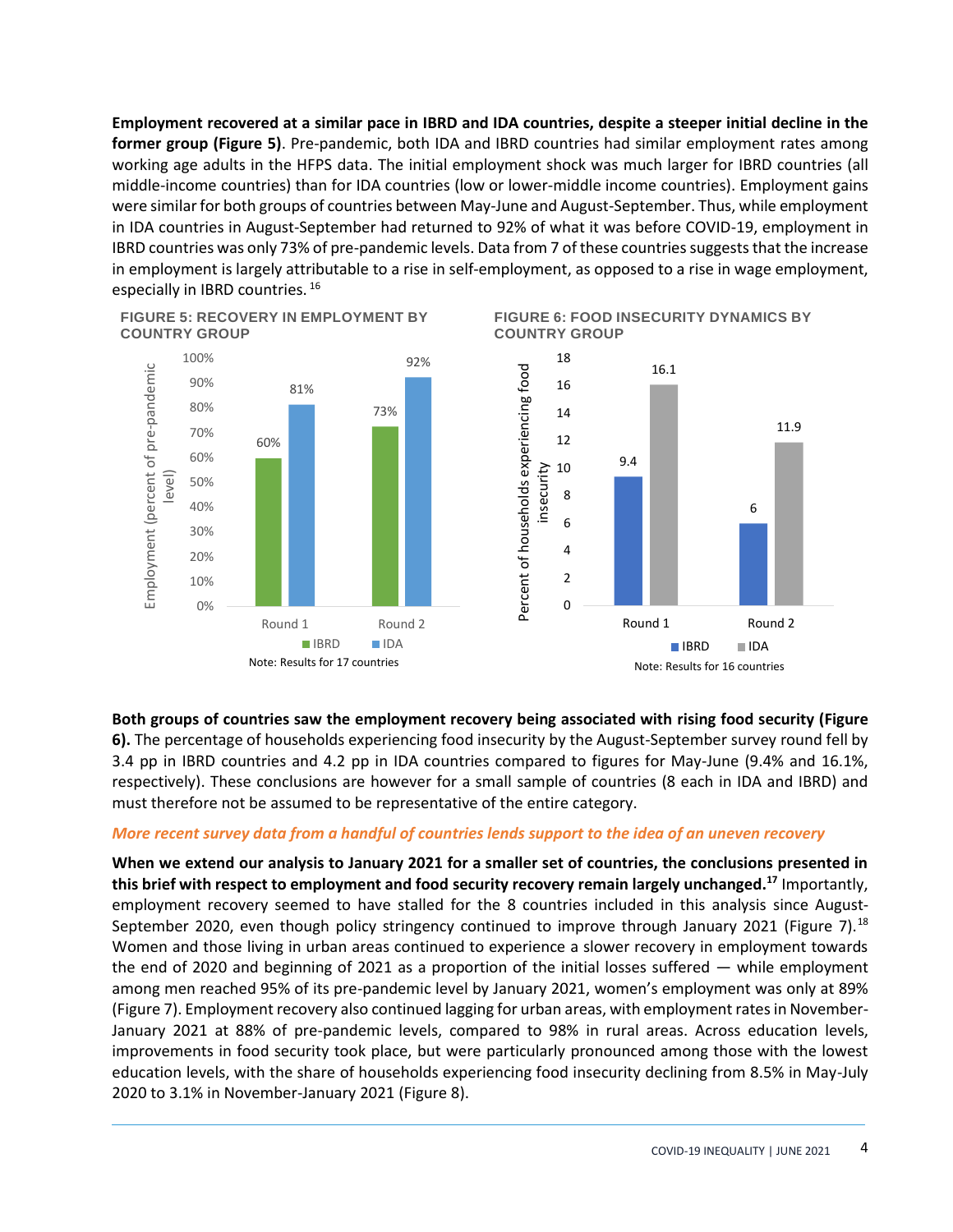

**FIGURE 7: EMPLOYMENT DYNAMICS BY GENDER FIGURE 8: FOOD INSECURITY DYNAMICS BY EDUCATION**

### **PRIORITIZING EQUITY AND RESILIENCE WILL BE CRITICAL TO "BUILDING BACK BETTER"**

**Analyses presented in this brief highlight some evidence of unequal recovery in employment, income and food security for already disadvantaged groups**. Beyond the immediate impacts on employment and incomes, a large share of children in poorer families, particularly in low-income countries, have had difficulties accessing learning opportunities during school closures, resulting in disparities in learning losses which will persist overtime. Furthermore, a global shortage of COVID-19 vaccines adds to the risks of an uneven recovery, with vaccination rates in low income countries remaining very low compared to advanced economies. Worrying evidence on vaccine inequity within countries is also emerging as disadvantaged groups are facing stronger barriers in accessing jabs.

**Making our societies resilient to future crises requires taking on structural inequalities today through multiple policy instruments**. This brief has shed light on the need for policies to help women, low-skilled workers and urban informal sector workers recover from the deep losses they suffered, so that they do not fall further behind even as economies recover. Children and parents need to be supported through policies in their transition back to school. An inclusive recovery requires equalizing access to financial services and technology, building an effective and equitable public health system, and investing in safety nets and social insurance that cover all vulnerable segments of the population, including the urban poor who are often unable to benefit from existing social protection schemes in developing countries. A well-designed fiscal policy will be necessary to raise resources in a fair and efficient way to finance the investments needed to support an inclusive recovery.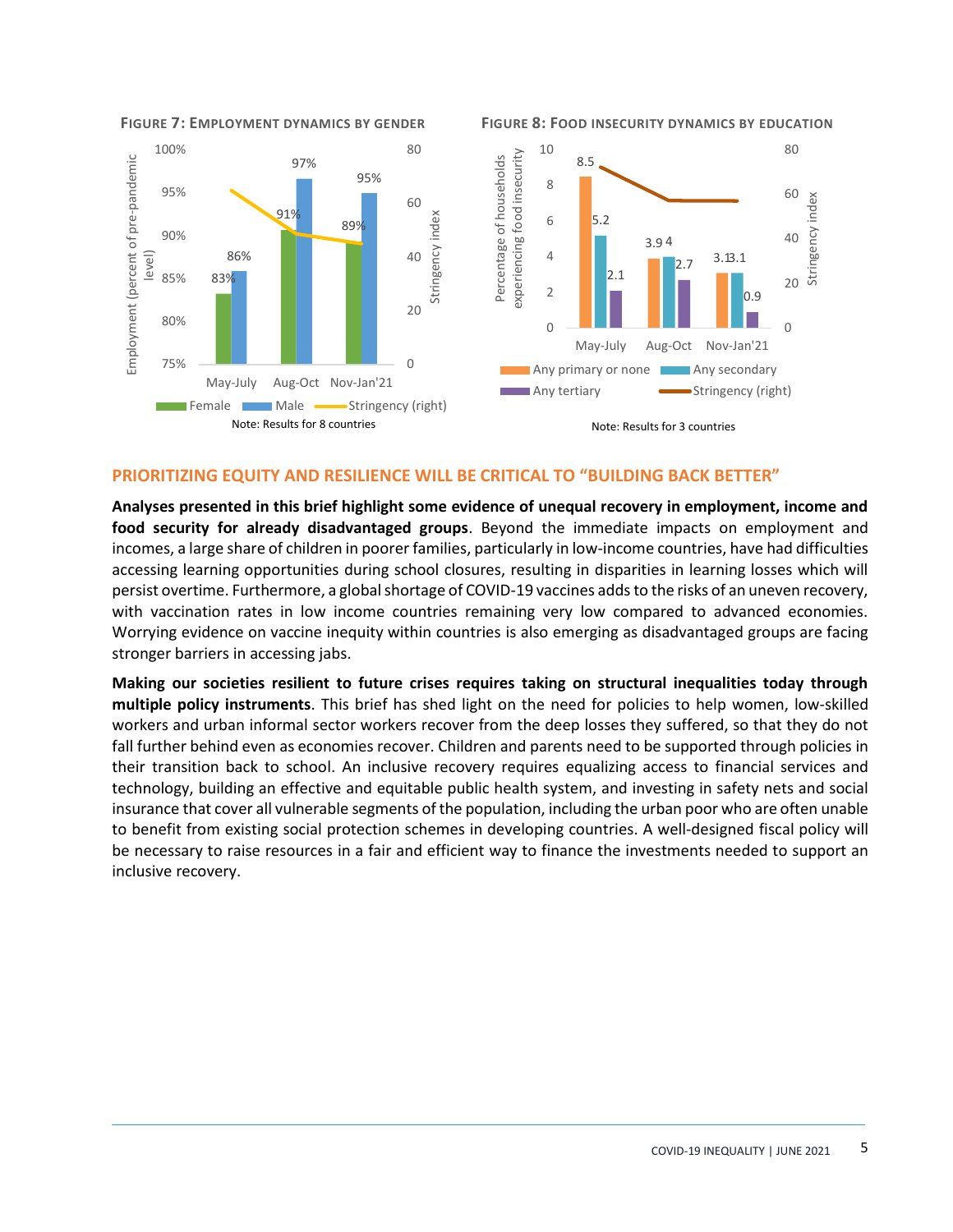### **ANNEX 1: LIST OF COUNTRIES IN SAMPLE**

| <b>Country Name</b> | Region                    | Income group                        |  |  |
|---------------------|---------------------------|-------------------------------------|--|--|
| Argentina           | Latin America & Caribbean | Upper middle/high-income (UMIC/HIC) |  |  |
| <b>Burkina Faso</b> | Sub-Saharan Africa        | Low-income (LIC)                    |  |  |
| Cambodia            | East Asia & Pacific       | Lower middle-income (LMIC)          |  |  |
| Colombia            | Latin America & Caribbean | UMIC/HIC                            |  |  |
| Costa Rica          | Latin America & Caribbean | UMIC/HIC                            |  |  |
| Dominican Republic  | Latin America & Caribbean | UMIC/HIC                            |  |  |
| El Salvador         | Latin America & Caribbean | <b>LMIC</b>                         |  |  |
| Ethiopia            | Sub-Saharan Africa        | LIC                                 |  |  |
| Guatemala           | Latin America & Caribbean | UMIC/HIC                            |  |  |
| <b>Honduras</b>     | Latin America & Caribbean | <b>LMIC</b>                         |  |  |
| Kenya               | Sub-Saharan Africa        | <b>LMIC</b>                         |  |  |
| Malawi              | Sub-Saharan Africa        | LIC                                 |  |  |
| Mali                | Sub-Saharan Africa        | LIC                                 |  |  |
| Mongolia            | East Asia & Pacific       | <b>LMIC</b>                         |  |  |
| Mozambique          | Sub-Saharan Africa        | LIC                                 |  |  |
| Nigeria             | Sub-Saharan Africa        | <b>LMIC</b>                         |  |  |
| Paraguay            | Latin America & Caribbean | UMIC/HIC                            |  |  |
| Tajikistan          | Europe & Central Asia     | LIC                                 |  |  |
| Uganda              | Sub-Saharan Africa        | LIC                                 |  |  |
| Uzbekistan          | Europe & Central Asia     | <b>LMIC</b>                         |  |  |

**TABLE 1: COUNTRY NAMES, REGION, AND INCOME GROUP**

### **ANNEXURE 2: COUNTRY-WISE DESCRIPTIVE STATISTICS ON AGGREGATE TRENDS**

**TABLE 2: DATA FOR 20 COUNTRIES INCLUDED IN OUR SAMPLE FOR MAY-JUNE AND AUGUST-SEPTEMBER 2020**

|                | Employment (% of pre-<br>pandemic) |         | <b>Income fell since</b><br>pandemic (% of<br>households reporting) |         | <b>Food insecurity</b> |         | % change in<br>policy stringency<br>index |
|----------------|------------------------------------|---------|---------------------------------------------------------------------|---------|------------------------|---------|-------------------------------------------|
| Country        | May-June                           | Aug-Sep | May-June                                                            | Aug-Sep | May-June               | Aug-Sep | May-June to<br>Aug-Sep                    |
| Argentina      | 67.9%                              | 66.9%   |                                                                     |         | 7.1%                   | 5.2%    | $-1.0%$                                   |
| Burkina Faso   | 89.1%                              | 99.1%   |                                                                     |         |                        |         | $-12.4%$                                  |
| Cambodia       | 86.1%                              | 85.4%   |                                                                     |         |                        |         | $-20.7%$                                  |
| Colombia       | 51.7%                              | 58.8%   |                                                                     |         | 12.1%                  | 7.9%    | 0%                                        |
| Costa Rica     | 66.7%                              | 74.7%   |                                                                     |         | 5.2%                   | 3.0%    | $-4.7%$                                   |
| Dominican Rep. | 49.8%                              | 67.1%   |                                                                     |         | 13.0%                  | 9.9%    | $-16.9%$                                  |
| El Salvador    | 46.2%                              | 70.2%   |                                                                     |         | 7.7%                   | 4.0%    | $-6.6%$                                   |
| Ethiopia       | 115.6%                             | 118.2%  |                                                                     |         | 11.3%                  | 9.9%    | $-2.3%$                                   |
| Guatemala      | 59.7%                              | 79.0%   |                                                                     |         | 15.7%                  | 8.0%    | $-9.6%$                                   |
| Honduras       | 49.7%                              | 68.0%   |                                                                     |         | 15.8%                  | 9.6%    | $-11.1%$                                  |
| Kenya          |                                    |         |                                                                     |         | 11.6%                  | 4.7%    | $-18.5%$                                  |
| Malawi         | 88.9%                              | 101.5%  |                                                                     |         |                        |         | $-7.1%$                                   |
| Mali           |                                    |         |                                                                     |         | 3.3%                   | 1.5%    | $-14.7%$                                  |
| Mongolia       | 81.1%                              | 81.6%   |                                                                     |         | 5.4%                   | 6.1%    | $-29.6%$                                  |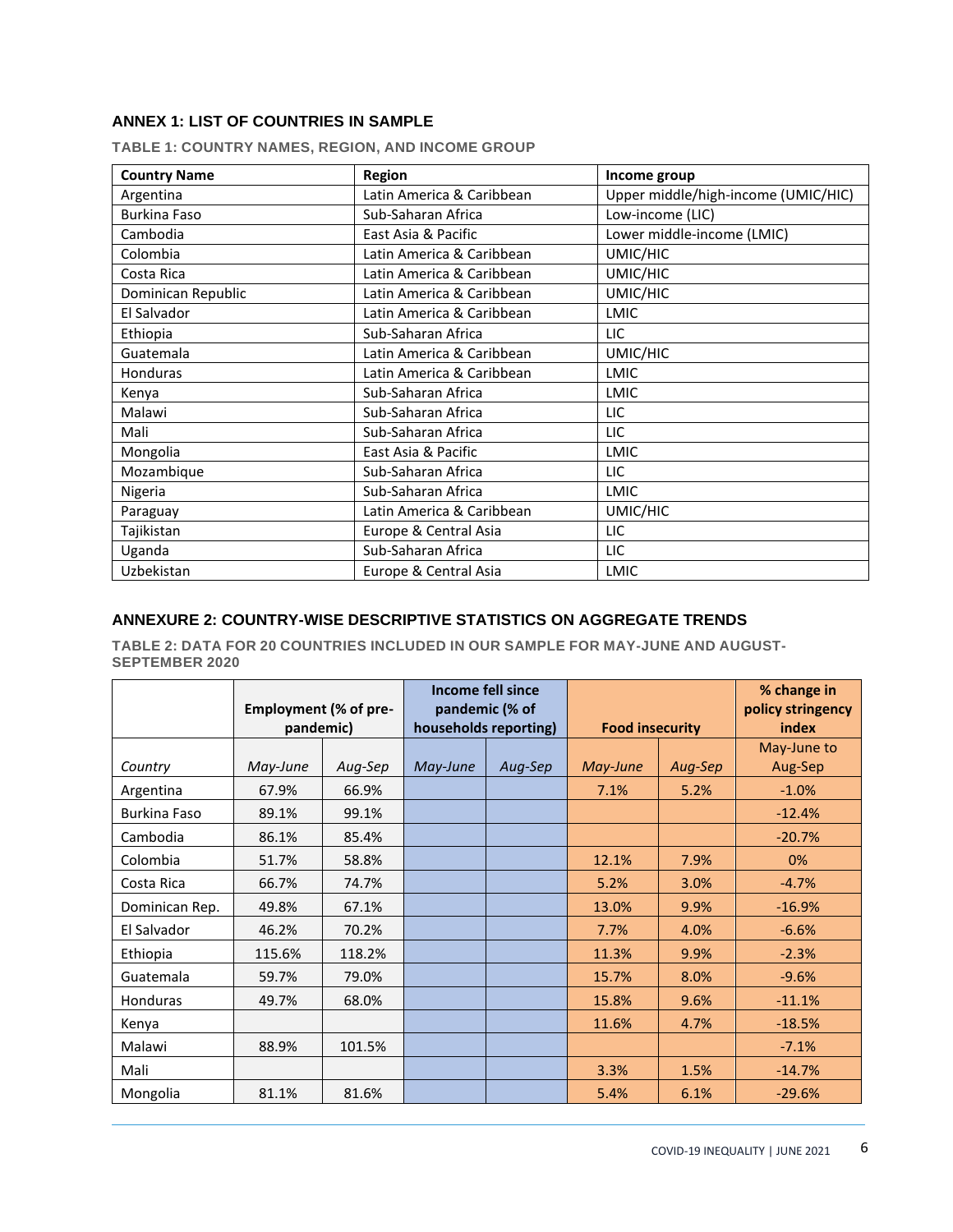| Mozambique | 67.7% | 76.6% | 70.4% | 72.3% | 33.7% | 22.5% | $-4.7%$  |
|------------|-------|-------|-------|-------|-------|-------|----------|
| Nigeria    | 82.0% | 99.6% |       |       | 35.9% | 34.8% | $-17.7%$ |
| Paraguay   | 58.5% | 80.9% |       |       | 8.2%  | 4.2%  | $-3.7%$  |
| Tajikistan |       |       | 61.0% | 55.5% | 5.3%  | 1.9%  | $-7.1%$  |
| Uganda     | 79.9% | 98.8% |       |       | 9.0%  | 5.7%  | $-3.4%$  |
| Uzbekistan | 68.9% | 88.3% | 57.8% | 46.8% |       |       | $-14.7%$ |
| Average    | 71.1% | 83.2% | 63.1% | 58.2% | 12.5% | 8.7%  | $-10.3%$ |

*Note: Chile and Mexico had a positive change in policy stringency of 9.1% and 1%, respectively, for which they were excluded from the sample of countries*

### **TABLE 3: DATA FOR 9 COUNTRIES FOR MAY-JULY, AUGUST-OCTOBER, AND NOVEMBER-JANUARY 2021**

|                              |          | Employment (% of pre-pandemic) |         | <b>Food insecurity</b> |         |         |
|------------------------------|----------|--------------------------------|---------|------------------------|---------|---------|
| Country                      | May-July | Aug-Oct                        | Nov-Jan | May-July               | Aug-Oct | Nov-Jan |
| Burkina Faso                 | 94.9%    | 102.2%                         | 100.9%  | 12.0%                  | 10.0%   | 4.5%    |
| <b>Bulgaria</b>              | 95.6%    | 107.5%                         | 98.2%   |                        |         |         |
| Cambodia                     | 86.1%    | 79.8%                          | 88.3%   |                        |         |         |
| Democratic Republic of Congo | 77.1%    | 88.4%                          | 95.5%   | 30.7%                  | 16.8%   | 19.6%   |
| Malawi                       | 88.9%    | 101.5%                         | 114.6%  |                        |         |         |
| Mongolia                     | 81.1%    | 81.6%                          | 57.6%   | 5.4%                   | 6.1%    | 3.2%    |
| Tajikistan                   |          |                                |         | 1.8%                   | 1.8%    | 2.3%    |
| Uganda                       | 79.9%    | 101.7%                         | 101.4%  | 9.0%                   | 2.7%    | 2.5%    |
| Uzbekistan                   | 68.9%    | 95.9%                          | 75.3%   |                        |         |         |
| Average                      | 84.1%    | 94.8%                          | 91.5%   | 11.8%                  | 7.5%    | 6.4%    |

*Note: Data may not always match with table 1 due to selection of different waves within the same time period to ensure surveys are approximately equally spaced for each country.*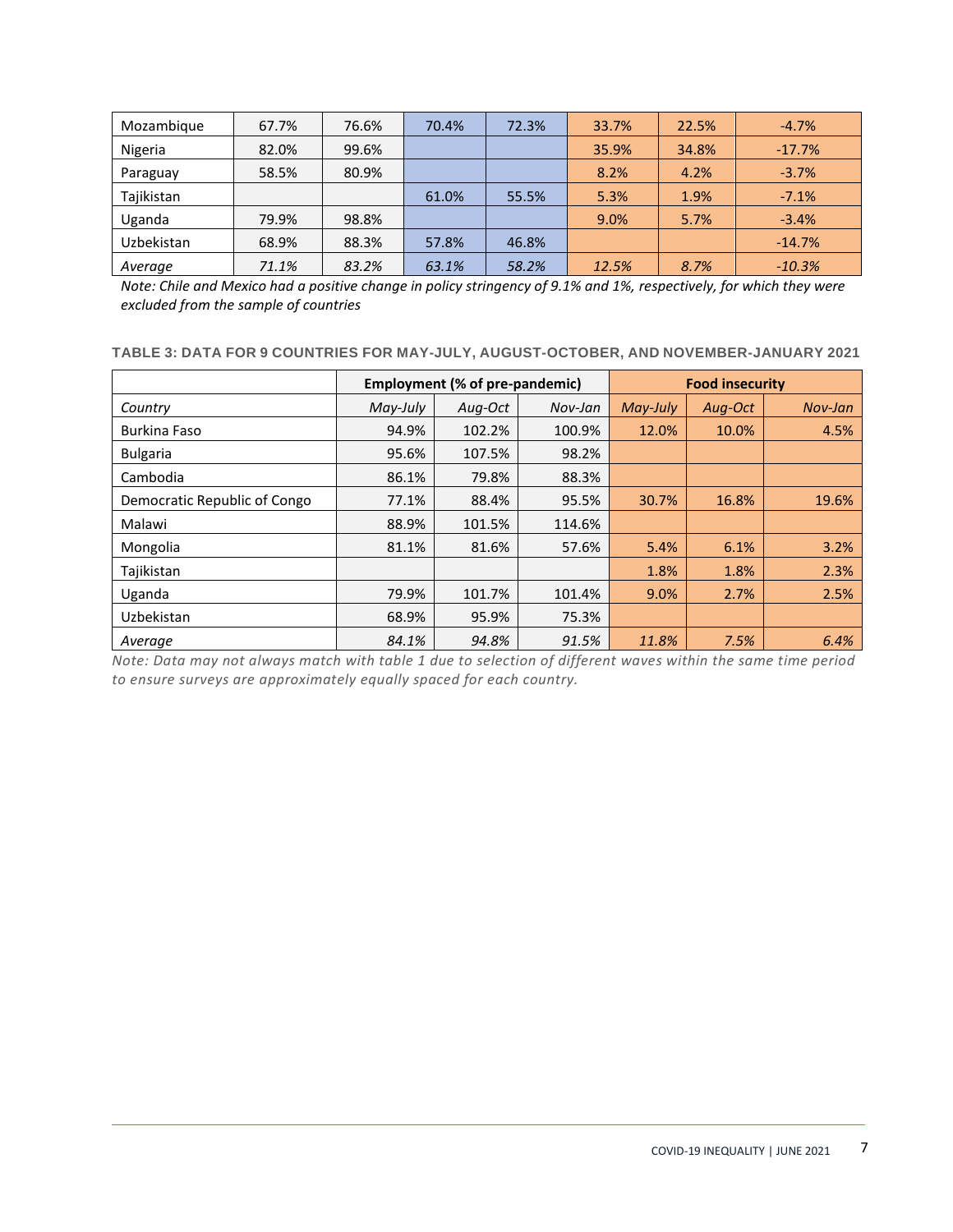### **Notes**

1 See, for example, Bundervoet et al (2021)

 $^2$  For a detailed description of the data and methods, including issues of representativeness and weighting, see Khamis et al (2020).

<sup>3</sup> Survey waves were fielded at different times in each country. Therefore, these rounds do not necessarily correspond to waves 1 and 2 for all countries but can also correspond to waves 1 and 3.

<sup>4</sup> Countries are Argentina Burkina Faso, Colombia, Costa Rica, Dominican Republic, Ethiopia, Guatemala, Honduras, Kenya, Cambodia, Mali, Mongolia, Mozambique, Malawi, Nigeria, Paraguay, El Salvador, Tajikistan, Uganda, and Uzbekistan. Please see Annex 1 for further details. Chile and Mexico witnessed a rise in the Oxford Stringency index in this period and are hence omitted for our analysis. We exclude St. Lucia as we lack data on stringency.

<sup>5</sup> The Oxford stringency index is also highly correlated with Google mobility data, which is another commonly used indicator of the impact of COVID related restrictions. For further details, see Bundervoet et al (2021).

<sup>6</sup> Tajikistan does not have data for current employment status in any of the waves within our chosen timeframe. Data for Kenya and Mali is beset with a high share of missing values (>50%) and thus they are left out of the employment analysis.

 $7$  There are many different ways to compare the rate of recovery in employment between groups, including: (i) percentage point change in employment rate of each group between post-pandemic rounds 1 and 2; and change between rounds 1 and 2 as a share of (ii) employment rate in round 1, (iii) pre-pandemic employment rate, and (iv) initial decline (between pre-pandemic and round 1). We use (iv) as our metric to compare employment gains of different groups in Figure 1, as it has an intuitive interpretation: 100% would indicate that all losses suffered by a group (e.g. women) since the pandemic has been recovered, and the comparison of two rates (e.g. between men and women) would indicate how far away each group is, relative to the other, from its pre-pandemic employment rate. In Figures 5 and 7 we use a simpler measure (employment as a % of pre-pandemic level) to show the evolution of employment over time clearly.

<sup>8</sup> Results in Figures 1 and 2 may not always match because of different samples (17 countries for Figure 1 and 6 for Figure 2 – for Figure 2 samples are restricted to individuals who had a job pre-pandemic and lost it during round  $1$ ) – and due to the use of controls in computing predicted probabilities.

<sup>9</sup> These 7 countries are: Argentina, Costa Rica, Ethiopia, Guatemala, Mongolia, Paraguay, and El Salvador.

<sup>10</sup> Data on respondents' urban/rural status is not available for Guatemala and El Salvador.

 $11$  Siwatu et al (2020).

<sup>12</sup> While public safety nets were scaled up, they were largely inadequate in lower income countries. Average per capita spending on COVID-19 social protection by LICs and LMICs was 3% and 19%, respectively, that of UMICs (that spent US \$156 per capita).

<sup>13</sup> We measure food insecurity as the proportion of households with hungry adults who went without at least one meal in the last 30 days before the survey. Our results are based on a sample of 16 countries where policy stringency fell between May-June and Aug-Sep. 13 of these countries are also used in the employment analysis.

<sup>14</sup> This data is for 13 countries, for which overall food insecurity fell from 12.6% to 9.3% during the same period. <sup>15</sup> IDA refers to International Development Assistance, the part of the World Bank that supports the world's poorest countries through concessional financing. IDA group includes both IDA-only and blend countries (those who receive both IBRD and IDA support).

<sup>16</sup> These 7 countries are: Argentina, Costa Rica, Ethiopia, Guatemala, Mongolia, Paraguay, and El Salvador.

<sup>17</sup> We use a sample of 9 countries with at least one wave in each of the following time periods: May-July, Aug-Oct, and Nov-Jan'21. Stringency did not necessarily decrease for all countries in this sample, although it did on average. These 9 countries are: Burkina Faso, Bulgaria, Democratic Republic of Congo, Cambodia, Mongolia, Malawi, Tajikistan, Uganda, and Uzbekistan. 2 of these are from East Asia & Pacific, 3 from Europe & Central Asia, and 4 from Sub-Saharan Africa. By income levels, 5 are LICs, 3 are LMCs, and 1 is a UMC.

<sup>18</sup> These 8 countries are Burkina Faso, Bulgaria, Democratic Republic of Congo, Cambodia, Mongolia, Malawi, Uganda, and Uzbekistan.